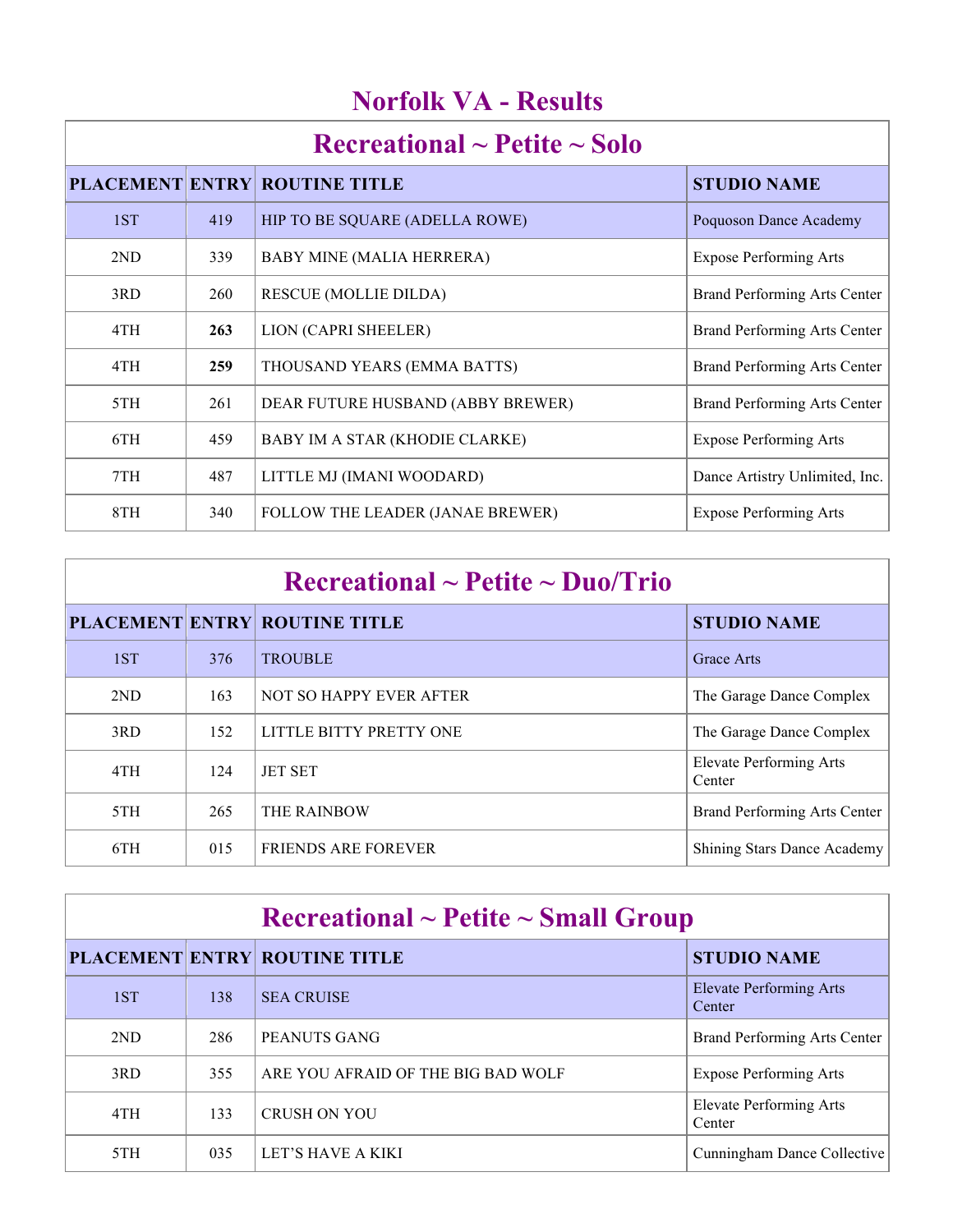| 6TH  | 388 | LIKE THIS                   | Grace Arts                   |
|------|-----|-----------------------------|------------------------------|
| 6TH  | 282 | <b>CONGA</b>                | Brand Performing Arts Center |
| 7TH  | 402 | EASE ON DOWN THE ROAD       | Poquoson Dance Academy       |
| 8TH  | 280 | <b>LONDON BRIDGE</b>        | Brand Performing Arts Center |
| 8TH  | 045 | NOTHING'S GONNA STOP ME NOW | Shining Stars Dance Academy  |
| 9TH  | 272 | A MILLION DREAMS            | Brand Performing Arts Center |
| 10TH | 212 | <b>LOCOMOTION</b>           | <b>Dynamic Movements</b>     |

| $\rm Recreational \sim Peitite \sim Large \,\, Group$ |     |                                      |                    |
|-------------------------------------------------------|-----|--------------------------------------|--------------------|
|                                                       |     | <b>PLACEMENT ENTRY ROUTINE TITLE</b> | <b>STUDIO NAME</b> |
| 1ST                                                   | 364 | <b>NO STRINGS</b>                    | <b>Grace Arts</b>  |

| $\rm Recreational \sim Junior \sim Solo$ |     |                                         |                               |
|------------------------------------------|-----|-----------------------------------------|-------------------------------|
|                                          |     | <b>PLACEMENT ENTRY ROUTINE TITLE</b>    | <b>STUDIO NAME</b>            |
| 1ST                                      | 091 | I'M AVAILABLE (MARY JAMES STEADMAN)     | Dancespace                    |
| 2ND                                      | 129 | TRIBE (LOLA HIRES)                      | Dancespace                    |
| 3RD                                      | 417 | SOMETHING WICKED (SHAYNA BECKER)        | Grace Arts                    |
| 4TH                                      | 328 | BIG AND LOUD (AUDRINA COX)              | <b>Expose Performing Arts</b> |
| 5TH                                      | 081 | SIT STILL, LOOK PRETTY (HOLLAND GAWLER) | Dancespace                    |
| 6TH                                      | 336 | CONFIDENT (MIKAYLA SIMMONS)             | <b>Expose Performing Arts</b> |
| 7TH                                      | 323 | <b>RISE UP (KATELYN ROSS)</b>           | <b>Expose Performing Arts</b> |
| 8TH                                      | 368 | HIT ME WITH A HOT NOTE (VIVIAN GARST)   | Grace Arts                    |

| $\rm Recreational \sim J$ unior ~ Duo/Trio |     |                                      |                    |
|--------------------------------------------|-----|--------------------------------------|--------------------|
|                                            |     | <b>PLACEMENT ENTRY ROUTINE TITLE</b> | <b>STUDIO NAME</b> |
| 1ST                                        | 099 | LETS HAVE A KIKI                     | Dancespace         |
| 2ND                                        | 429 | THE SUN WILL RISE                    | Grace Arts         |
| 3RD                                        | 404 | DEEP WATER                           | Grace Arts         |
| 4TH                                        | 395 | MY HEART WILL GO ON                  | Grace Arts         |
| 5TH                                        | 399 | <b>I'M HERE FOR YOU</b>              | Grace Arts         |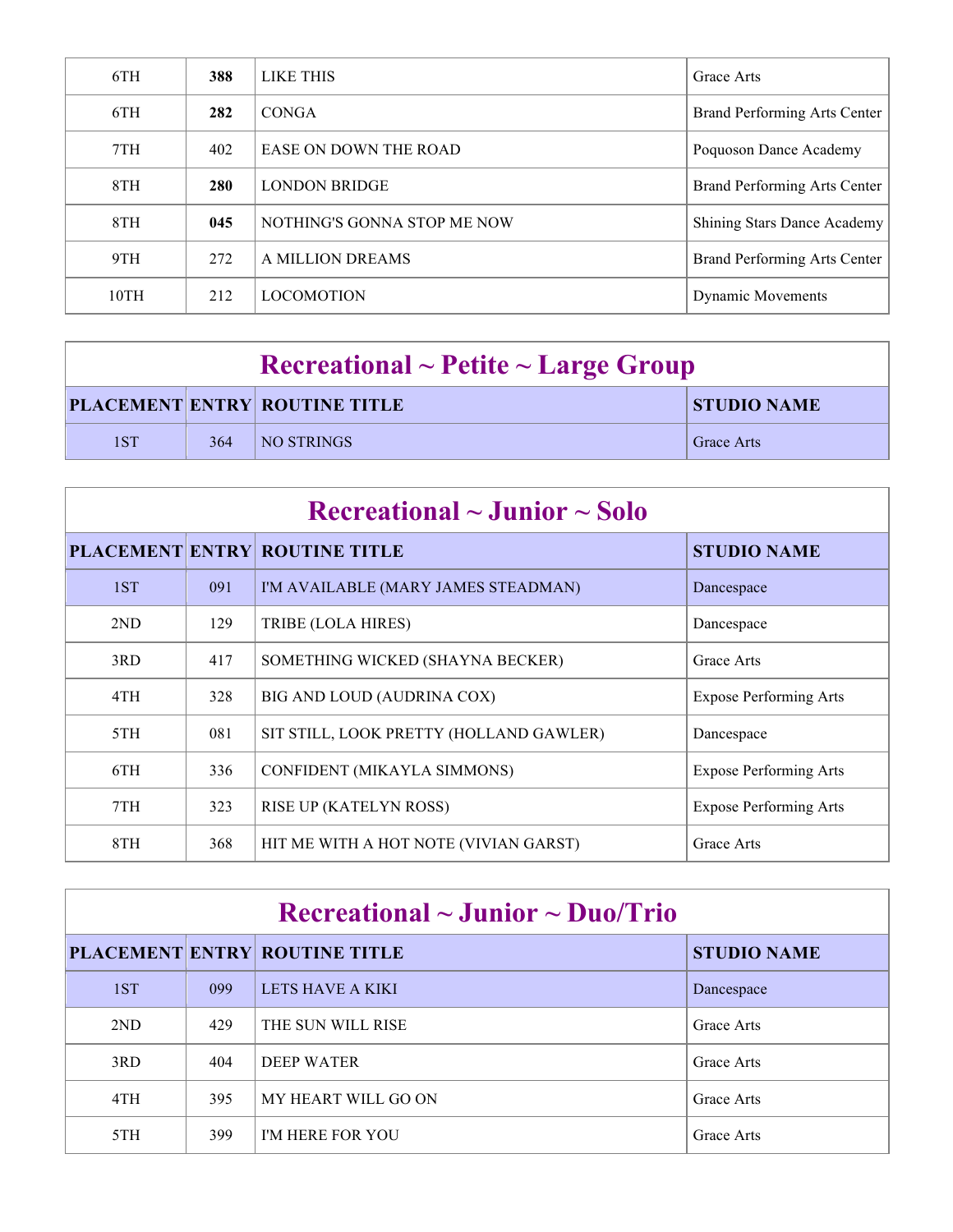| 6TH | 470 | GUARDIAN ANGEL           | Dance Artistry Unlimited, Inc. |
|-----|-----|--------------------------|--------------------------------|
| 7TH | 024 | <b>GIRL POWER</b>        | Shining Stars Dance Academy    |
| 8TH | 387 | NEVER GONNA LET YOU DOWN | Grace Arts                     |

| $\rm Recreational \sim Junior \sim Small\,\, Group$ |     |                                      |                                    |
|-----------------------------------------------------|-----|--------------------------------------|------------------------------------|
|                                                     |     | <b>PLACEMENT ENTRY ROUTINE TITLE</b> | <b>STUDIO NAME</b>                 |
| 1ST                                                 | 318 | <b>INTRODUCING THE SAFARI</b>        | Safari Dance Studio                |
| 2ND                                                 | 381 | POST THAT                            | Grace Arts                         |
| 3RD                                                 | 491 | <b>ANYWHERE BUT HERE</b>             | Dance Artistry Unlimited, Inc.     |
| 4TH                                                 | 007 | AIN'T NO MOUNTAIN                    | Maureen's School of Dance          |
| 5TH                                                 | 100 | <b>GREASE MEGA MIX</b>               | Dancespace                         |
| 6TH                                                 | 005 | NOBODY KNOWS                         | <b>Shining Stars Dance Academy</b> |
| 7TH                                                 | 139 | <b>MOMMA KNOWS BEST</b>              | The Garage Dance Complex           |

| $\rm Recreational \sim Junior \sim Large\ Group$ |     |                                      |                             |
|--------------------------------------------------|-----|--------------------------------------|-----------------------------|
|                                                  |     | <b>PLACEMENT ENTRY ROUTINE TITLE</b> | <b>STUDIO NAME</b>          |
| 1ST                                              | 107 | IT'S A HARD KNOCK LIFE               | Dancespace                  |
| 2ND                                              | 016 | PUSH IT                              | Shining Stars Dance Academy |
| 2ND                                              | 073 | LIFE'S A HAPPY SONG                  | Shining Stars Dance Academy |
| 3RD                                              | 036 | <b>RAINBOW</b>                       | Dance Pointe Dance Company  |

| Recreational $\sim$ Teen $\sim$ Solo |     |                                      |                               |
|--------------------------------------|-----|--------------------------------------|-------------------------------|
|                                      |     | <b>PLACEMENT ENTRY ROUTINE TITLE</b> | <b>STUDIO NAME</b>            |
| 1ST                                  | 330 | IM HERE (BRIELLE ANDERSON)           | <b>Expose Performing Arts</b> |
| 2ND                                  | 329 | OLD DAYS (CELINA MEYER)              | <b>Expose Performing Arts</b> |
| 3RD                                  | 346 | <b>BIG GIRL (TALIYAH UREY)</b>       | <b>Expose Performing Arts</b> |
| 4TH                                  | 438 | <b>BELLATRIX (ADILIZA TORRES)</b>    | Grace Arts                    |
| 5TH                                  | 397 | CAN YOU DO THIS (SCARLETT CORANADO)  | Poquoson Dance Academy        |
| 6TH                                  | 042 | HIPS DON'T LIE (TAMAYA STEVENSON)    | Dance Pointe Dance Company    |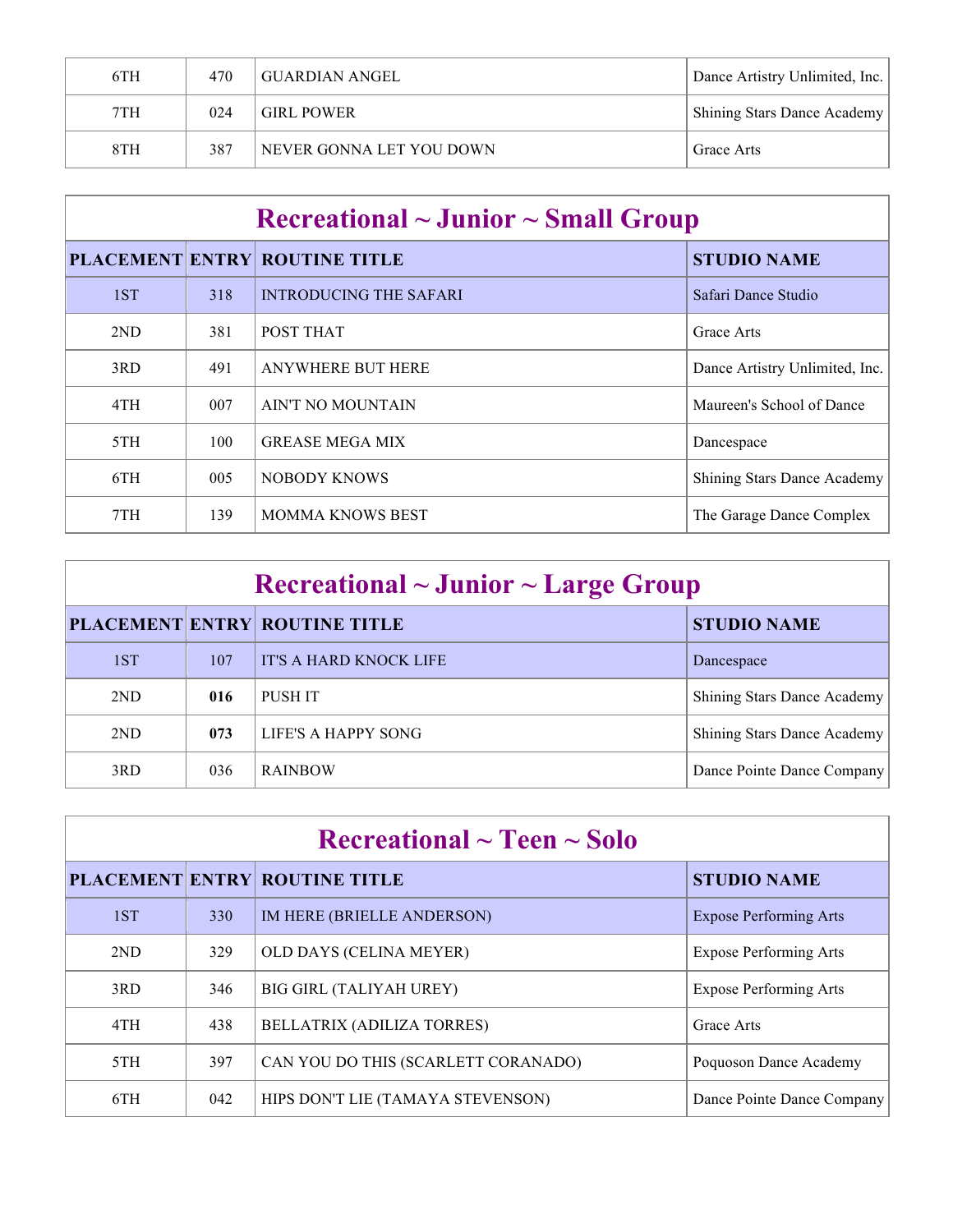|     | $\rm Recreational \sim Teen \sim Duo/Trio$ |                                      |                    |  |
|-----|--------------------------------------------|--------------------------------------|--------------------|--|
|     |                                            | <b>PLACEMENT ENTRY ROUTINE TITLE</b> | <b>STUDIO NAME</b> |  |
| 1ST | 412                                        | $\overline{\phantom{a}}$ CHAPSTICK   | <b>Grace Arts</b>  |  |

|     | $\rm Recreational \sim Teen \sim Small\,\, Group$ |                                      |                                     |  |  |
|-----|---------------------------------------------------|--------------------------------------|-------------------------------------|--|--|
|     |                                                   | <b>PLACEMENT ENTRY ROUTINE TITLE</b> | <b>STUDIO NAME</b>                  |  |  |
| 1ST | 302                                               | <b>MEAN GIRLS: REVENGE PARTY</b>     | <b>Brand Performing Arts Center</b> |  |  |
| 2ND | 122                                               | <b>RAIN MEDLEY</b>                   | Dancespace                          |  |  |
| 3RD | 393                                               | <b>GOT IT IN YOU</b>                 | Grace Arts                          |  |  |
| 4TH | 224                                               | <b>WILLOW</b>                        | <b>Dynamic Movements</b>            |  |  |
| 5TH | 048                                               | THE WAY YOU MAKE ME FEEL             | Dance Pointe Dance Company          |  |  |

| $\textbf{Recreational} \sim \textbf{Teen} \sim \textbf{Large Group}$ |     |                                      |                    |
|----------------------------------------------------------------------|-----|--------------------------------------|--------------------|
|                                                                      |     | <b>PLACEMENT ENTRY ROUTINE TITLE</b> | <b>STUDIO NAME</b> |
| 1ST                                                                  | 383 | <b>OVER SOON</b>                     | <b>Grace Arts</b>  |

| $\rm Recreational \sim Senior \sim Solo$ |     |                                           |                                |  |
|------------------------------------------|-----|-------------------------------------------|--------------------------------|--|
|                                          |     | <b>PLACEMENT ENTRY ROUTINE TITLE</b>      | <b>STUDIO NAME</b>             |  |
| 1ST                                      | 054 | A TAHU (MAGGY ANDERSON)                   | Dance Pointe Dance Company     |  |
| 2ND                                      | 303 | PUNCHLINE (ALEXIS VICK)                   | Brand Performing Arts Center   |  |
| 3RD                                      | 422 | DON'T STOP ME NOW (EVANGELINA NIEVES)     | Grace Arts                     |  |
| 4TH                                      | 457 | BADDER, BADDER, SCHWING (SCARLETT BROOKS) | Dance Artistry Unlimited, Inc. |  |

| $\rm Recreational \sim Senior \sim Duo/Trio$ |     |                                      |                                |  |
|----------------------------------------------|-----|--------------------------------------|--------------------------------|--|
|                                              |     | <b>PLACEMENT ENTRY ROUTINE TITLE</b> | <b>STUDIO NAME</b>             |  |
| 1ST                                          | 058 | <b>STAY</b>                          | Dance Pointe Dance Company     |  |
| 2ND                                          | 490 | LET IT GO                            | Dance Artistry Unlimited, Inc. |  |
| 3RD                                          | 063 | WHEN I GROW UP                       | Dance Pointe Dance Company     |  |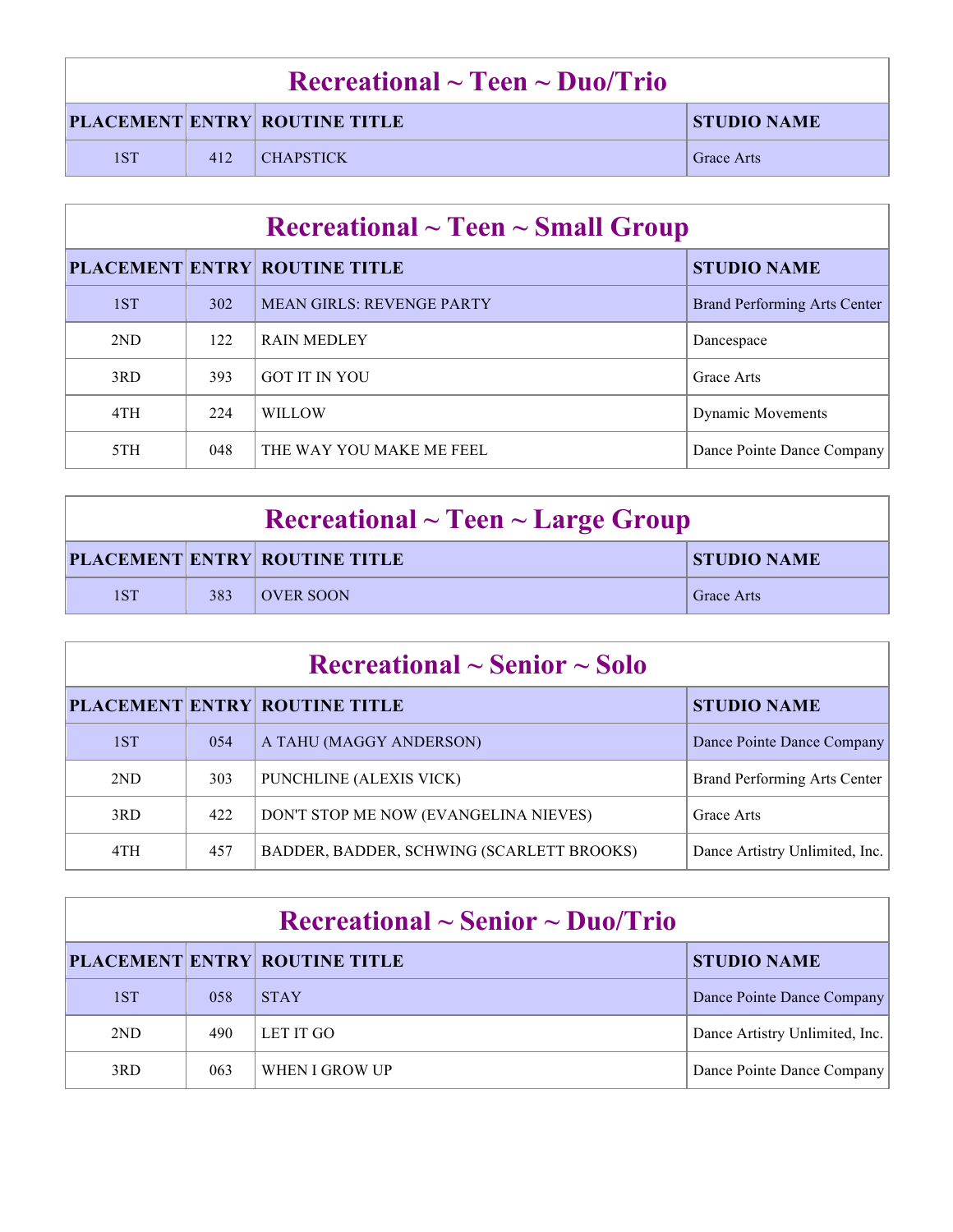| Intermediate $\sim$ Petite $\sim$ Solo |     |                                      |                               |  |
|----------------------------------------|-----|--------------------------------------|-------------------------------|--|
|                                        |     | <b>PLACEMENT ENTRY ROUTINE TITLE</b> | <b>STUDIO NAME</b>            |  |
| 1ST                                    | 461 | <b>HEAVEN HOP (GABRIELLE JOYNER)</b> | <b>Expose Performing Arts</b> |  |

| Intermediate $\sim$ Petite $\sim$ Duo/Trio |     |                                      |                               |
|--------------------------------------------|-----|--------------------------------------|-------------------------------|
|                                            |     | <b>PLACEMENT ENTRY ROUTINE TITLE</b> | <b>STUDIO NAME</b>            |
| 1ST                                        | 475 | <b>TURN YOU LOOSE</b>                | <b>Expose Performing Arts</b> |

| Intermediate $\sim$ Petite $\sim$ Small Group |     |                                      |                               |  |
|-----------------------------------------------|-----|--------------------------------------|-------------------------------|--|
|                                               |     | <b>PLACEMENT ENTRY ROUTINE TITLE</b> | <b>STUDIO NAME</b>            |  |
| 1ST                                           | 508 | <b>I HAVE NOTHING</b>                | <b>Expose Performing Arts</b> |  |
| 2ND                                           | 317 | THERE'S A HERO                       | <b>Expose Performing Arts</b> |  |
| 3RD                                           | 345 | A COOL CAT IN TOWN                   | <b>Expose Performing Arts</b> |  |

| Intermediate $\sim$ Junior $\sim$ Solo |     |                                                |                               |
|----------------------------------------|-----|------------------------------------------------|-------------------------------|
|                                        |     | <b>PLACEMENT ENTRY ROUTINE TITLE</b>           | <b>STUDIO NAME</b>            |
| 1ST                                    | 031 | <b>GET UP (CHLOE YANCEY)</b>                   | Kelli's Dance Explosion       |
| 2ND                                    | 469 | SHADOW IN THE MIST (ZANYITHA SCJUQURLEY)       | <b>Expose Performing Arts</b> |
| 3RD                                    | 002 | IF THEY COULD SEE ME NOW (GABRIELLE SCHNEKSER) | Cunningham Dance Collective   |
| 4TH                                    | 288 | YOU'RE BETTER (SLOANE HINNANT)                 | Brand Performing Arts Center  |
| 5TH                                    | 028 | SPIRIT (JORDAN BROWN)                          | Cunningham Dance Collective   |
| 5TH                                    | 361 | PROUD MARY (CHANTI DAY)                        | <b>Expose Performing Arts</b> |
| 6TH                                    | 197 | NOT SO LITTLE (CODY GUZMAN)                    | <b>Dynamic Movements</b>      |
| 7TH                                    | 218 | PULLED (ZOEY PEDANO)                           | <b>Dynamic Movements</b>      |
| 8TH                                    | 371 | I'M THE GREATEST STAR (RYANN RATCLIFF)         | Poquoson Dance Academy        |

|     | Intermediate $\sim$ Junior $\sim$ Duo/Trio |                                      |                               |  |
|-----|--------------------------------------------|--------------------------------------|-------------------------------|--|
|     |                                            | <b>PLACEMENT ENTRY ROUTINE TITLE</b> | <b>STUDIO NAME</b>            |  |
| 1ST | 479                                        | <b>CARRY YOU</b>                     | <b>Expose Performing Arts</b> |  |
| 2ND | 284                                        | NEVER HAD A FRIEND LIKE ME           | Brand Performing Arts Center  |  |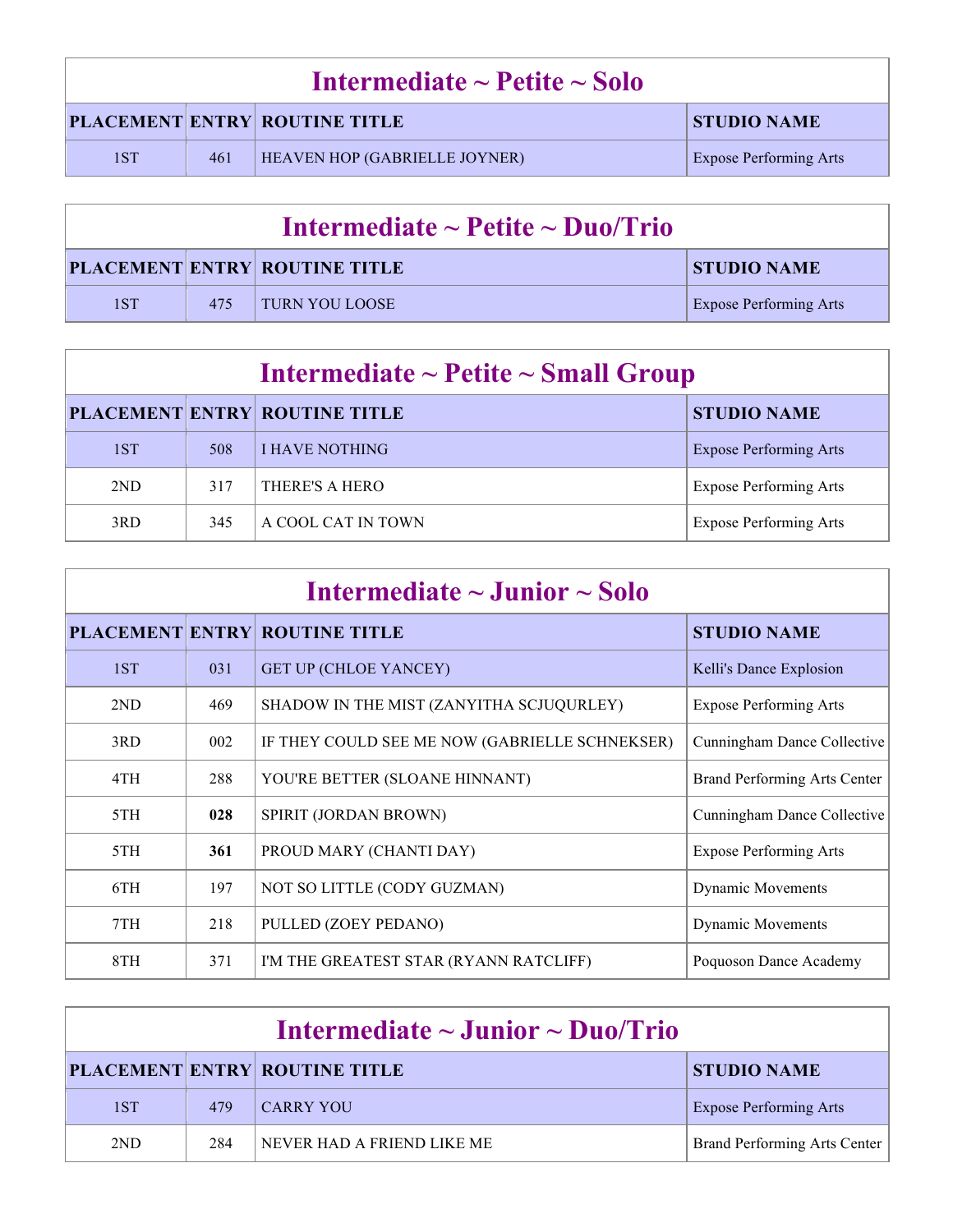| 3RD | 477 | ANYTHING YOU DO I CAN DO BETTER | <b>Expose Performing Arts</b> |
|-----|-----|---------------------------------|-------------------------------|
| 4TH | 020 | WE ARE                          | Cunningham Dance Collective   |
| 5TH | 193 | HIP 2 BE A SQUARE               | Dynamic Movements             |

| Intermediate $\sim$ Junior $\sim$ Small Group |     |                                       |                                     |
|-----------------------------------------------|-----|---------------------------------------|-------------------------------------|
|                                               |     | <b>PLACEMENT ENTRY ROUTINE TITLE</b>  | <b>STUDIO NAME</b>                  |
| 1ST                                           | 192 | <b>CRAZY LITTLE THING CALLED LOVE</b> | <b>Dynamic Movements</b>            |
| 2ND                                           | 306 | <b>EXCLUSIONS</b>                     | Brand Performing Arts Center        |
| 3RD                                           | 211 | <b>HOKEY POKEY</b>                    | Dynamic Movements                   |
| 4TH                                           | 228 | <b>SMILE</b>                          | <b>Dynamic Movements</b>            |
| 5TH                                           | 311 | <b>LET'S GET LOUD</b>                 | Brand Performing Arts Center        |
| 6TH                                           | 254 | <b>JUST US</b>                        | Dynamic Movements                   |
| 7TH                                           | 273 | <b>DIAMONDS</b>                       | <b>Brand Performing Arts Center</b> |
| 8TH                                           | 059 | SPELL BLOCK TANGO                     | Kelli's Dance Explosion             |
| 9TH                                           | 348 | <b>RABBIT HOLE</b>                    | <b>Expose Performing Arts</b>       |
| 10TH                                          | 199 | LIFE IN LETTERS                       | <b>Dynamic Movements</b>            |
| 11TH                                          | 169 | <b>FIX YOU</b>                        | The Garage Dance Complex            |
| 12TH                                          | 483 | <b>EASY LOVE</b>                      | <b>Expose Performing Arts</b>       |
| 13TH                                          | 017 | <b>HANGIN' ON</b>                     | Maureen's School of Dance           |
| 14TH                                          | 201 | <b>EVERYWHERE I GO</b>                | <b>Dynamic Movements</b>            |

| Intermediate $\sim$ Junior $\sim$ Large Group |     |                                      |                              |
|-----------------------------------------------|-----|--------------------------------------|------------------------------|
|                                               |     | <b>PLACEMENT ENTRY ROUTINE TITLE</b> | <b>STUDIO NAME</b>           |
| 1ST                                           | 410 | <b>SUFFRAGETTE</b>                   | <b>Grace Arts</b>            |
| 2 <sub>ND</sub>                               | 266 | LEGALLY BLONDE                       | Brand Performing Arts Center |

| Intermediate $\sim$ Teen $\sim$ Solo |     |                                      |                                |  |
|--------------------------------------|-----|--------------------------------------|--------------------------------|--|
|                                      |     | <b>PLACEMENT ENTRY ROUTINE TITLE</b> | <b>STUDIO NAME</b>             |  |
| 1ST                                  | 353 | MJ (SANIYAH WILKINS)                 | <b>Expose Performing Arts</b>  |  |
| 2ND                                  | 482 | START A WAR (MIA ZIEMBA)             | Dance Artistry Unlimited, Inc. |  |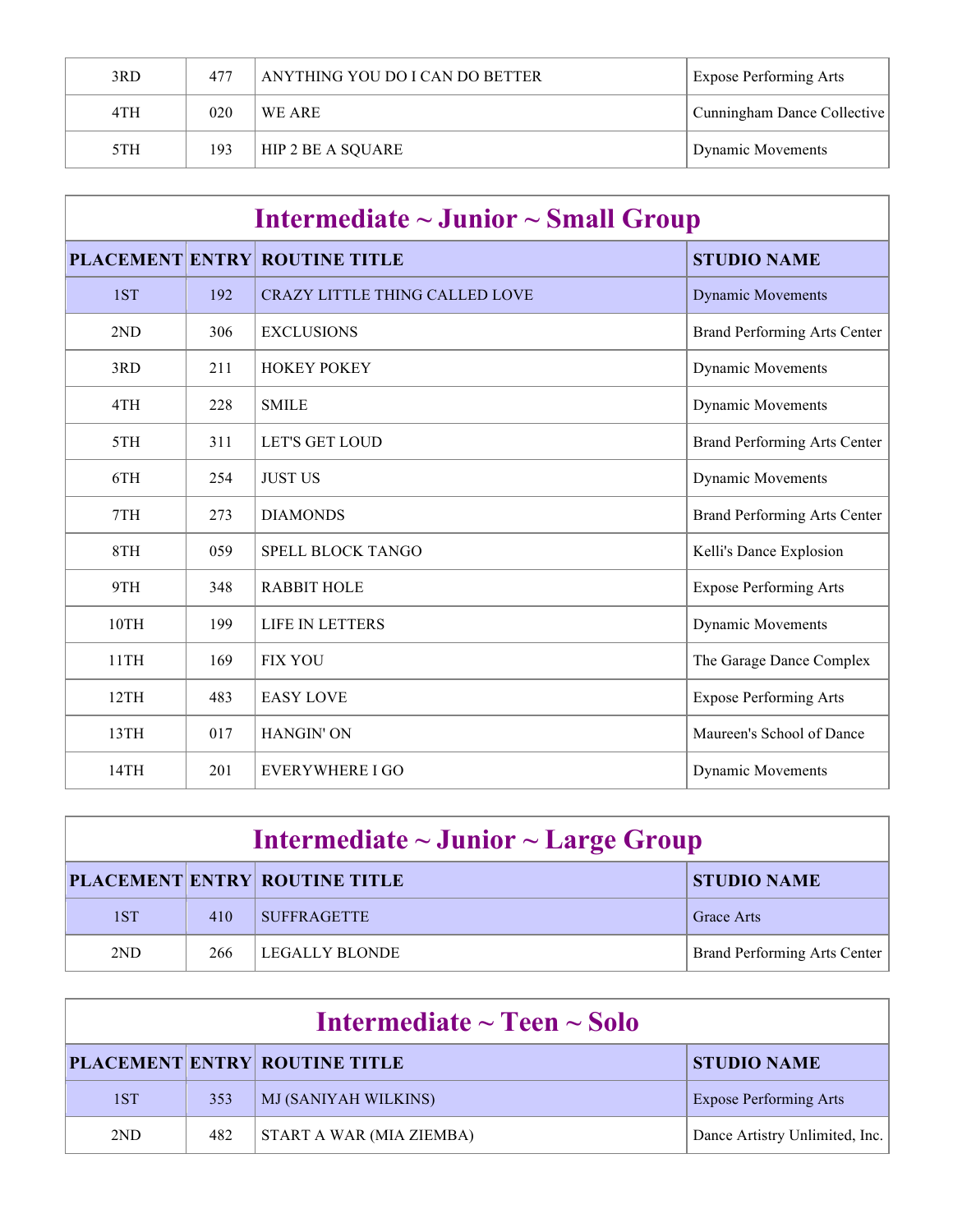| 3RD  | 248 | BY THE SEASHORE (LYDIA JONES)              | <b>Dynamic Movements</b>      |
|------|-----|--------------------------------------------|-------------------------------|
| 4TH  | 221 | SUNNY SIDE OF THE STREET (BRIANNA CREQUE)  | <b>Dynamic Movements</b>      |
| 5TH  | 262 | ASHES (CALI PENNY)                         | Brand Performing Arts Center  |
| 6TH  | 253 | SO GOOD (MAKENZIE WISE)                    | <b>Dynamic Movements</b>      |
| 7TH  | 325 | <b>QUIET (AVA FERRARA)</b>                 | <b>Expose Performing Arts</b> |
| 8TH  | 220 | ADIOS (CHYNA ROCK)                         | <b>Dynamic Movements</b>      |
| 9TH  | 352 | THE LIGHT (RILEIGH STAPPERT)               | <b>Expose Performing Arts</b> |
| 10TH | 394 | SUPERMODEL (KAMINI MASON)                  | <b>Grace Arts</b>             |
| 10TH | 216 | FEEL AGAIN (SYDNI MASON)                   | Dynamic Movements             |
| 10TH | 292 | FLESH AND BONE (GEORGIA DANIEL)            | Brand Performing Arts Center  |
| 11TH | 380 | FOR THE LOVE OF A DAUGHTER (MARY SMITHBEY) | Grace Arts                    |
| 12TH | 008 | UNCONDITIONAL (MALIA ALTROGGE)             | Maureen's School of Dance     |
| 13TH | 347 | SING (LAUREN APPLEGATE)                    | <b>Expose Performing Arts</b> |
| 14TH | 190 | <b>BREATHE (CALEB BRICKEY)</b>             | Dynamic Movements             |
| 15TH | 308 | BREATHE AGAIN (MACYN GILL)                 | Brand Performing Arts Center  |
| 16TH | 351 | BETTER WHEN IM DANCING (JACI MAGEE)        | <b>Expose Performing Arts</b> |

| Intermediate $\sim$ Teen $\sim$ Duo/Trio |     |                                      |                              |  |
|------------------------------------------|-----|--------------------------------------|------------------------------|--|
|                                          |     | <b>PLACEMENT ENTRY ROUTINE TITLE</b> | <b>STUDIO NAME</b>           |  |
| 1ST                                      | 434 | <b>BREATHE</b>                       | Grace Arts                   |  |
| 2ND                                      | 369 | START TOMORROW TONIGHT               | Grace Arts                   |  |
| 3RD                                      | 269 | <b>HAPPY DANCE</b>                   | Brand Performing Arts Center |  |
| 4TH                                      | 365 | <b>BAD DREAM</b>                     | Poquoson Dance Academy       |  |
| 5TH                                      | 023 | <b>I DON'T DANCE</b>                 | Kelli's Dance Explosion      |  |
| 6TH                                      | 270 | <b>BURY A FRIEND</b>                 | Brand Performing Arts Center |  |

| Intermediate $\sim$ Teen $\sim$ Small Group |     |                                      |                               |
|---------------------------------------------|-----|--------------------------------------|-------------------------------|
|                                             |     | <b>PLACEMENT ENTRY ROUTINE TITLE</b> | <b>STUDIO NAME</b>            |
| 1ST                                         | 494 | <b>BADDIE GIRLS</b>                  | <b>Expose Performing Arts</b> |
| 2ND                                         | 204 | <b>BANANA SPLIT FOR MY BABY</b>      | <b>Dynamic Movements</b>      |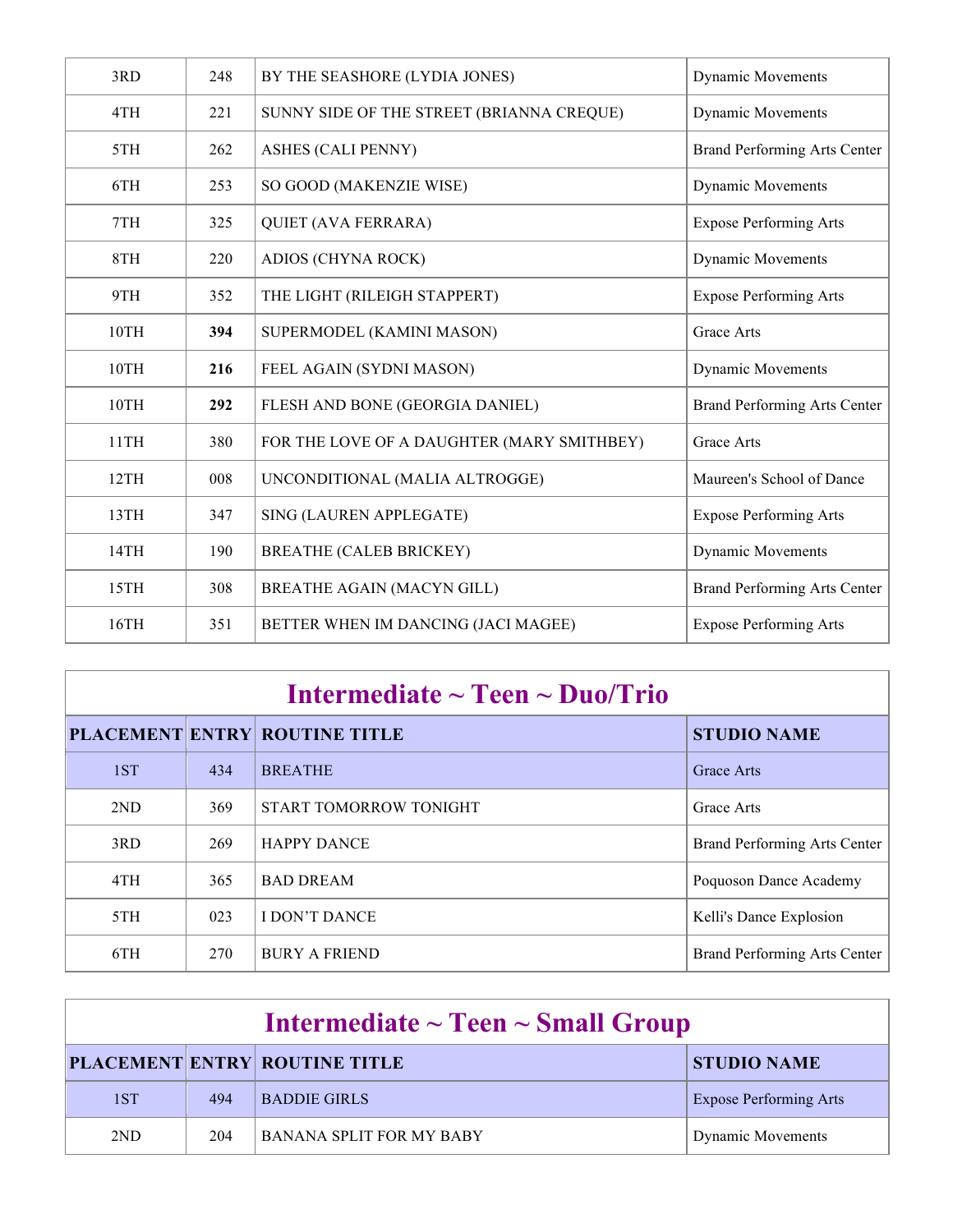| 3RD  | 421 | <b>UNSTEADY</b>            | Grace Arts                   |
|------|-----|----------------------------|------------------------------|
| 4TH  | 285 | <b>TIME PASSING BY</b>     | Brand Performing Arts Center |
| 5TH  | 290 | PLAY THAT SAX              | Brand Performing Arts Center |
| 6TH  | 453 | <b>MUDDY WATERS</b>        | Poquoson Dance Academy       |
| 7TH  | 141 | <b>TEA PARTY</b>           | Dancespace                   |
| 8TH  | 215 | <b>HEROES</b>              | <b>Dynamic Movements</b>     |
| 9TH  | 296 | <b>CAN'T HOLD US</b>       | Brand Performing Arts Center |
| 10TH | 136 | FOR MY HELP                | Dancespace                   |
| 11TH | 227 | <b>GOING DOWN FIGHTING</b> | <b>Dynamic Movements</b>     |
| 12TH | 274 | <b>THE HAUS</b>            | Brand Performing Arts Center |

| Intermediate $\sim$ Teen $\sim$ Large Group |     |                                      |                               |
|---------------------------------------------|-----|--------------------------------------|-------------------------------|
|                                             |     | <b>PLACEMENT ENTRY ROUTINE TITLE</b> | <b>STUDIO NAME</b>            |
| 1ST                                         | 358 | <b>BOM BOM POW</b>                   | <b>Expose Performing Arts</b> |
| 2ND                                         | 319 | <b>LEVEL UP</b>                      | <b>Expose Performing Arts</b> |
| 3RD                                         | 501 | <b>QUEENS</b>                        | <b>Expose Performing Arts</b> |
| 4TH                                         | 057 | YOU GOTTA BE                         | Maureen's School of Dance     |
| 5TH                                         | 053 | <b>FOOTPRINTS IN THE SAND</b>        | Maureen's School of Dance     |

| Intermediate $\sim$ Teen $\sim$ Line |     |                                      |                               |
|--------------------------------------|-----|--------------------------------------|-------------------------------|
|                                      |     | <b>PLACEMENT ENTRY ROUTINE TITLE</b> | <b>STUDIO NAME</b>            |
| 1ST                                  | 484 | <b>DIVAS</b>                         | <b>Expose Performing Arts</b> |

| Intermediate $\sim$ Teen $\sim$ Production |     |                                      |                               |  |
|--------------------------------------------|-----|--------------------------------------|-------------------------------|--|
|                                            |     | <b>PLACEMENT ENTRY ROUTINE TITLE</b> | <b>STUDIO NAME</b>            |  |
| 1ST                                        | 455 | <b>PRINCESSES</b>                    | <b>Expose Performing Arts</b> |  |
| 2ND                                        | 234 | <b>LATIN BEATS</b>                   | <b>Dynamic Movements</b>      |  |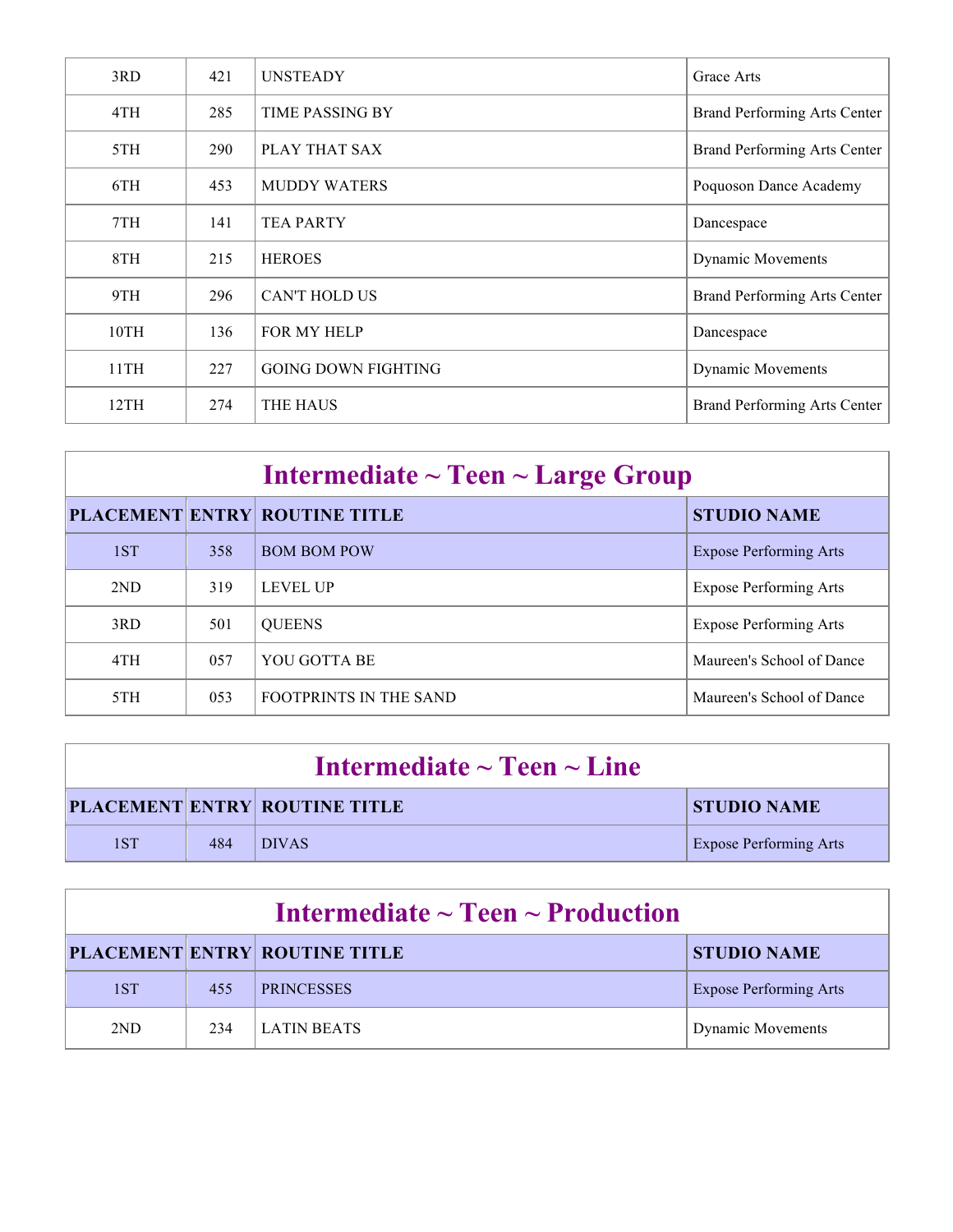| Intermediate $\sim$ Senior $\sim$ Solo |     |                                                    |                                     |
|----------------------------------------|-----|----------------------------------------------------|-------------------------------------|
|                                        |     | <b>PLACEMENT ENTRY ROUTINE TITLE</b>               | <b>STUDIO NAME</b>                  |
| 1ST                                    | 264 | HISTORY (VIRGINIA BATTEN)                          | <b>Brand Performing Arts Center</b> |
| 2ND                                    | 068 | ROCK STEADY (LAILA GADDIST)                        | Maureen's School of Dance           |
| 3RD                                    | 196 | DIVA'S LAMENT (HANNAH LOBB)                        | <b>Dynamic Movements</b>            |
| 4TH                                    | 298 | <b>EXPERIENCE (RILEY NESTOR)</b>                   | Brand Performing Arts Center        |
| 5TH                                    | 392 | FUR ELISE (ADRIANNE SUGDEN)                        | Poquoson Dance Academy              |
| 6TH                                    | 160 | HEART CRY (ERIN BAILEY)                            | Dancespace                          |
| 7TH                                    | 444 | RAIN DANCE (EMMA REDD)                             | Poquoson Dance Academy              |
| 8TH                                    | 467 | PIECE BY PIECE (MARNIE BULIFANT)                   | <b>Expose Performing Arts</b>       |
| 9TH                                    | 281 | SOMEONE YOU LOVED (ANNA LANE NORVILLE)             | <b>Brand Performing Arts Center</b> |
| 10TH                                   | 440 | WE DON'T BELIEVE WHAT'S ON TV (ZOE GAUTHIER)       | Poquoson Dance Academy              |
| 11TH                                   | 149 | I DIDN'T KNOW MY OWN STRENGTH (THOMPSON<br>TAYLOR) | Dancespace                          |
| 12TH                                   | 144 | THE AWAKENING OF FIORA (RILEY LEBLANC)             | Dancespace                          |
| 13TH                                   | 283 | MY PREROGATIVE (ABBY JOHNSON)                      | Brand Performing Arts Center        |
| 14TH                                   | 295 | ANGELS (SAVANNAH ETHRIDGE)                         | Brand Performing Arts Center        |
| 15TH                                   | 200 | WE'LL BE FINE (CHLOE PEARCE)                       | <b>Dynamic Movements</b>            |

## **Intermediate ~ Senior ~ Duo/Trio**

|     |     | <b>PLACEMENT ENTRY ROUTINE TITLE</b> | <b>STUDIO NAME</b>       |
|-----|-----|--------------------------------------|--------------------------|
| 1ST | 098 | THE LAST SLEEPOVER                   | <b>Dancespace</b>        |
| 2ND | 377 | <b>WORK ME DOWN</b>                  | Poquoson Dance Academy   |
| 3RD | 131 | <b>RUN AWAY BABY</b>                 | Dancespace               |
| 4TH | 188 | <b>PROMISES</b>                      | <b>Dynamic Movements</b> |

| Intermediate $\sim$ Senior $\sim$ Small Group |     |                                      |                              |
|-----------------------------------------------|-----|--------------------------------------|------------------------------|
|                                               |     | <b>PLACEMENT ENTRY ROUTINE TITLE</b> | <b>STUDIO NAME</b>           |
| 1ST                                           | 258 | <b>FEVER</b>                         | Brand Performing Arts Center |
| 2ND                                           | 315 | <b>AMEN</b>                          | Brand Performing Arts Center |
| 3RD                                           | 170 | WAVE OF PEACE                        | Dancespace                   |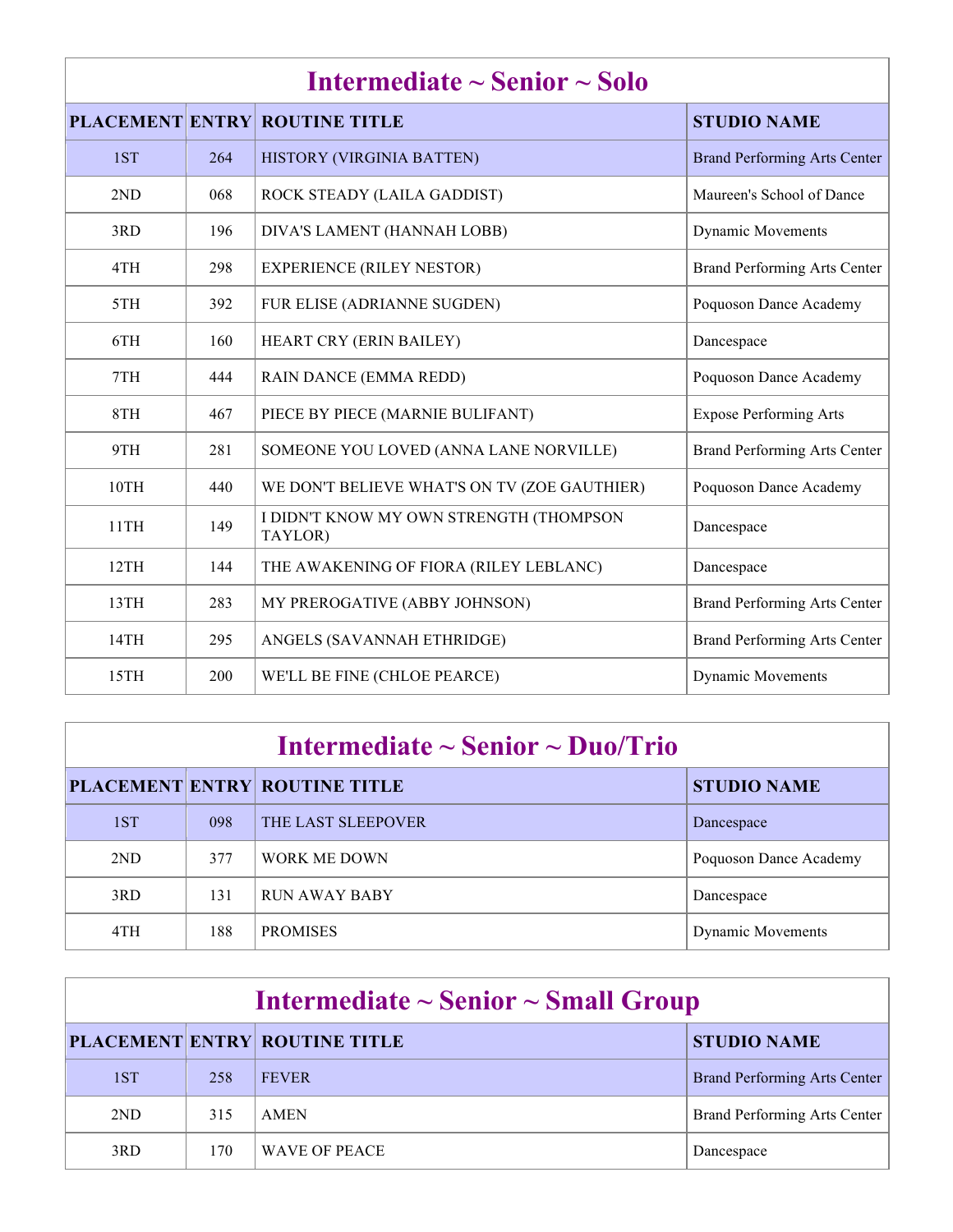| 4TH | 426 | <b>TURN TO STONE</b>      | Poquoson Dance Academy      |
|-----|-----|---------------------------|-----------------------------|
| 5TH | 396 | <b>HEADS WILL ROLL</b>    | Poquoson Dance Academy      |
| 6TH | 367 | <b>NEAR LIGHT</b>         | <b>REVIVE Dance Company</b> |
| 7TH | 183 | SHOW ME HOW YOU BURLESQUE | Dancespace                  |
| 7TH | 452 | <b>SURVIVOR</b>           | Poquoson Dance Academy      |

## **Intermediate ~ Senior ~ Large Group**

|     |     | <b>PLACEMENT ENTRY ROUTINE TITLE</b> | <b>STUDIO NAME</b>        |
|-----|-----|--------------------------------------|---------------------------|
| 1ST | 257 | <b>ELF</b>                           | <b>Dynamic Movements</b>  |
| 2ND | 026 | <b>TOGETHER AGAIN</b>                | Maureen's School of Dance |
| 3RD | 178 | <b>REMEMBER ME</b>                   | Dancespace                |

| Elite $\sim$ Junior $\sim$ Solo |     |                                      |                               |  |
|---------------------------------|-----|--------------------------------------|-------------------------------|--|
|                                 |     | <b>PLACEMENT ENTRY ROUTINE TITLE</b> | <b>STUDIO NAME</b>            |  |
| 1ST                             | 354 | FIX YOU (EMERY HEWITT)               | <b>Expose Performing Arts</b> |  |
| 2ND                             | 230 | TINY VOICE (KYLEE SILVA)             | <b>Dynamic Movements</b>      |  |
| 3RD                             | 497 | I SURRENDER (ISABELLA IM)            | <b>Expose Performing Arts</b> |  |
| 4TH                             | 468 | ALL THE LIGHTS (KENADIE CLARKE)      | <b>Expose Performing Arts</b> |  |
| 5TH                             | 235 | SOMEWHERE (LILY MORGAN)              | <b>Dynamic Movements</b>      |  |

| Elite $\sim$ Teen $\sim$ Solo |     |                                       |                               |  |
|-------------------------------|-----|---------------------------------------|-------------------------------|--|
|                               |     | <b>PLACEMENT ENTRY ROUTINE TITLE</b>  | <b>STUDIO NAME</b>            |  |
| 1ST                           | 504 | MODEL BEHAVIOR (BETHANY ROBLES)       | <b>Expose Performing Arts</b> |  |
| 2ND                           | 503 | BRING ON THE MEN (FARAONA BONILLA)    | <b>Expose Performing Arts</b> |  |
| 3RD                           | 194 | PETAL (LILY LANGER)                   | <b>Dynamic Movements</b>      |  |
| 4TH                           | 342 | NASTY (ALAYSIA HIGHSMITH)             | <b>Expose Performing Arts</b> |  |
| 5TH                           | 356 | <b>KOOZA (LOVE BARNES)</b>            | <b>Expose Performing Arts</b> |  |
| 6TH                           | 225 | MY PARADE (NYLAH PELZER)              | <b>Dynamic Movements</b>      |  |
| 7TH                           | 439 | RUNAWAY (WYTHE PAWLUK)                | Grace Arts                    |  |
| 8TH                           | 350 | LOVE ON THE BRAIN (NAOMI POSTIGLIONE) | <b>Expose Performing Arts</b> |  |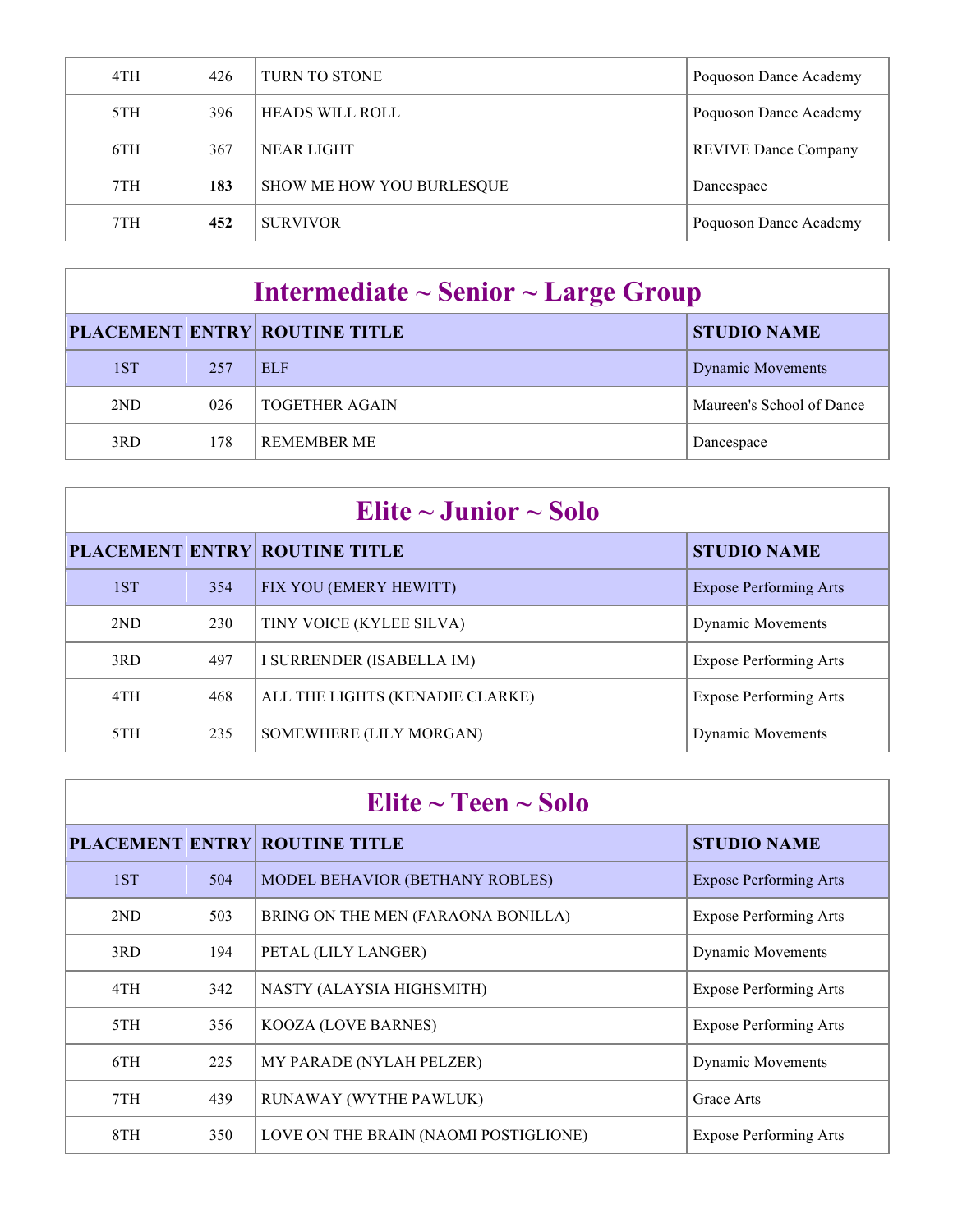| 9TH  | 084 | ANOTHER ONE BITES THE DUST (ARIANA CEDENO) | Elevate Performing Arts<br>Center |
|------|-----|--------------------------------------------|-----------------------------------|
| 10TH | 389 | <b>GRACE (CECILIA SANTOS)</b>              | Grace Arts                        |

| Elite $\sim$ Teen $\sim$ Duo/Trio |     |                                      |                               |  |
|-----------------------------------|-----|--------------------------------------|-------------------------------|--|
|                                   |     | <b>PLACEMENT ENTRY ROUTINE TITLE</b> | <b>STUDIO NAME</b>            |  |
| 1ST                               | 499 | <b>SWEET DISPOSITION</b>             | <b>Expose Performing Arts</b> |  |
| 2ND                               | 500 | <b>TROUBLE</b>                       | <b>Expose Performing Arts</b> |  |
| 3RD                               | 498 | DANCE WITH US                        | <b>Expose Performing Arts</b> |  |
| 4TH                               | 205 | <b>PATIENCE</b>                      | <b>Dynamic Movements</b>      |  |

| Elite $\sim$ Teen $\sim$ Small Group |     |                                      |                               |  |
|--------------------------------------|-----|--------------------------------------|-------------------------------|--|
|                                      |     | <b>PLACEMENT ENTRY ROUTINE TITLE</b> | <b>STUDIO NAME</b>            |  |
| 1ST                                  | 495 | <b>SHOTS FIRED</b>                   | <b>Expose Performing Arts</b> |  |
| 2ND                                  | 331 | <b>ALL MY LOVE</b>                   | <b>Expose Performing Arts</b> |  |
| 3RD                                  | 209 | <b>CALL ME AL</b>                    | <b>Dynamic Movements</b>      |  |
| 4TH                                  | 333 | <b>BREAK MY HEART AGAIN</b>          | <b>Expose Performing Arts</b> |  |
| 5TH                                  | 181 | <b>I GOT YOU</b>                     | The Garage Dance Complex      |  |
| 6TH                                  | 064 | <b>HALLELUJAH</b>                    | Kelli's Dance Explosion       |  |

| Elite $\sim$ Teen $\sim$ Large Group |     |                                      |                               |  |
|--------------------------------------|-----|--------------------------------------|-------------------------------|--|
|                                      |     | <b>PLACEMENT ENTRY ROUTINE TITLE</b> | <b>STUDIO NAME</b>            |  |
| 1ST                                  | 343 | <b>EMPTY SPACE</b>                   | <b>Expose Performing Arts</b> |  |
| 2ND                                  | 242 | FEED THE BIRDS                       | <b>Dynamic Movements</b>      |  |
| 3RD                                  | 321 | THE CREATION                         | <b>Expose Performing Arts</b> |  |
| 4TH                                  | 462 | <b>BOOM BOOM</b>                     | <b>Expose Performing Arts</b> |  |

| Elite $\sim$ Teen $\sim$ Line |     |                                      |                               |  |
|-------------------------------|-----|--------------------------------------|-------------------------------|--|
|                               |     | <b>PLACEMENT ENTRY ROUTINE TITLE</b> | <b>STUDIO NAME</b>            |  |
| 1ST                           | 363 | $\blacksquare$ STRIKE BACK           | <b>Expose Performing Arts</b> |  |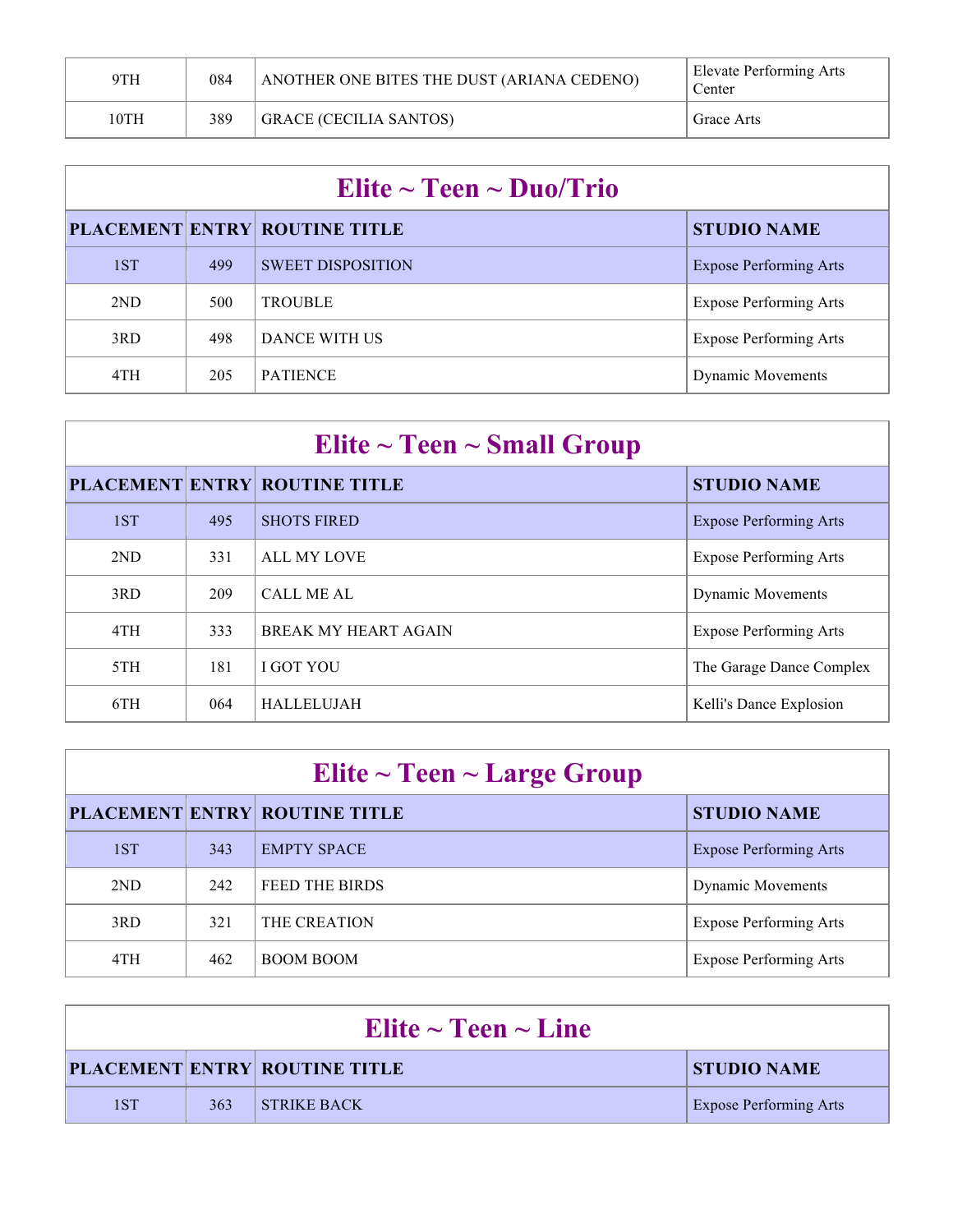|                                                            | Elite $\sim$ Teen $\sim$ Production |                         |                               |  |  |
|------------------------------------------------------------|-------------------------------------|-------------------------|-------------------------------|--|--|
| <b>PLACEMENT ENTRY ROUTINE TITLE</b><br><b>STUDIO NAME</b> |                                     |                         |                               |  |  |
| 1ST                                                        | 509                                 | <b>LIPSYNK ASSASINS</b> | <b>Expose Performing Arts</b> |  |  |

| Elite $\sim$ Senior $\sim$ Solo |     |                                                |                                          |  |
|---------------------------------|-----|------------------------------------------------|------------------------------------------|--|
|                                 |     | <b>PLACEMENT ENTRY ROUTINE TITLE</b>           | <b>STUDIO NAME</b>                       |  |
| 1ST                             | 505 | DIVA (J'MONNIE MILES-MASON)                    | <b>Expose Performing Arts</b>            |  |
| 2ND                             | 506 | PIEL (JANIYAH TAYLOR)                          | <b>Expose Performing Arts</b>            |  |
| 3RD                             | 507 | <b>BREATHE (JUSTIN BAINES)</b>                 | <b>Expose Performing Arts</b>            |  |
| 4TH                             | 485 | <b>MASTER PIECE (NAOMI BUCKLE)</b>             | <b>Expose Performing Arts</b>            |  |
| 5TH                             | 486 | JAPARIKAN GIRL (ALINA LOPEZ)                   | <b>Expose Performing Arts</b>            |  |
| 6TH                             | 010 | PINK + WHITE (BRIANNA DUNSTON)                 | Maureen's School of Dance                |  |
| 7TH                             | 256 | CALM (CAROLINE BRECKE)                         | <b>Dynamic Movements</b>                 |  |
| 8TH                             | 489 | SURPRISE YOURSELF (HAILEY NGUYEN)              | <b>Expose Performing Arts</b>            |  |
| 9TH                             | 502 | ME AGAINST THE MUSIC (JADEN CHRISTY)           | <b>Expose Performing Arts</b>            |  |
| 10TH                            | 255 | HEAVY ON THE HEART (ELIZABETH MCDERMOTT)       | <b>Dynamic Movements</b>                 |  |
| 11TH                            | 102 | BEFORE YOU GO (CHRISTOPHER HARMON)             | <b>Elevate Performing Arts</b><br>Center |  |
| 12TH                            | 062 | EMOTIONAL (AMAIYAH ARRINGTON)                  | Maureen's School of Dance                |  |
| 13TH                            | 111 | RUNAWAY (HAILEY MUELLNER)                      | <b>Elevate Performing Arts</b><br>Center |  |
| 14TH                            | 018 | VIENNA (ISABELLE BRINKLEY)                     | Maureen's School of Dance                |  |
| 15TH                            | 241 | COME OVER (JACK D'AMICO)                       | <b>Dynamic Movements</b>                 |  |
| 16TH                            | 106 | FOR ISLAND FIRES AND FAMILY (KAITLYN GONZALEZ) | The Garage Dance Complex                 |  |
| 17TH                            | 034 | TOXIC (SARAH DOROUGH)                          | Cunningham Dance Collective              |  |
| 18TH                            | 083 | <b>CRAVE (MEGAN BOND)</b>                      | <b>Elevate Performing Arts</b><br>Center |  |
| 19TH                            | 214 | SPRING IS HERE (DANIEL GILMORE)                | <b>Dynamic Movements</b>                 |  |
| 20TH                            | 488 | EMPTY NOTES (ALICE ABERNATHY)                  | <b>Expose Performing Arts</b>            |  |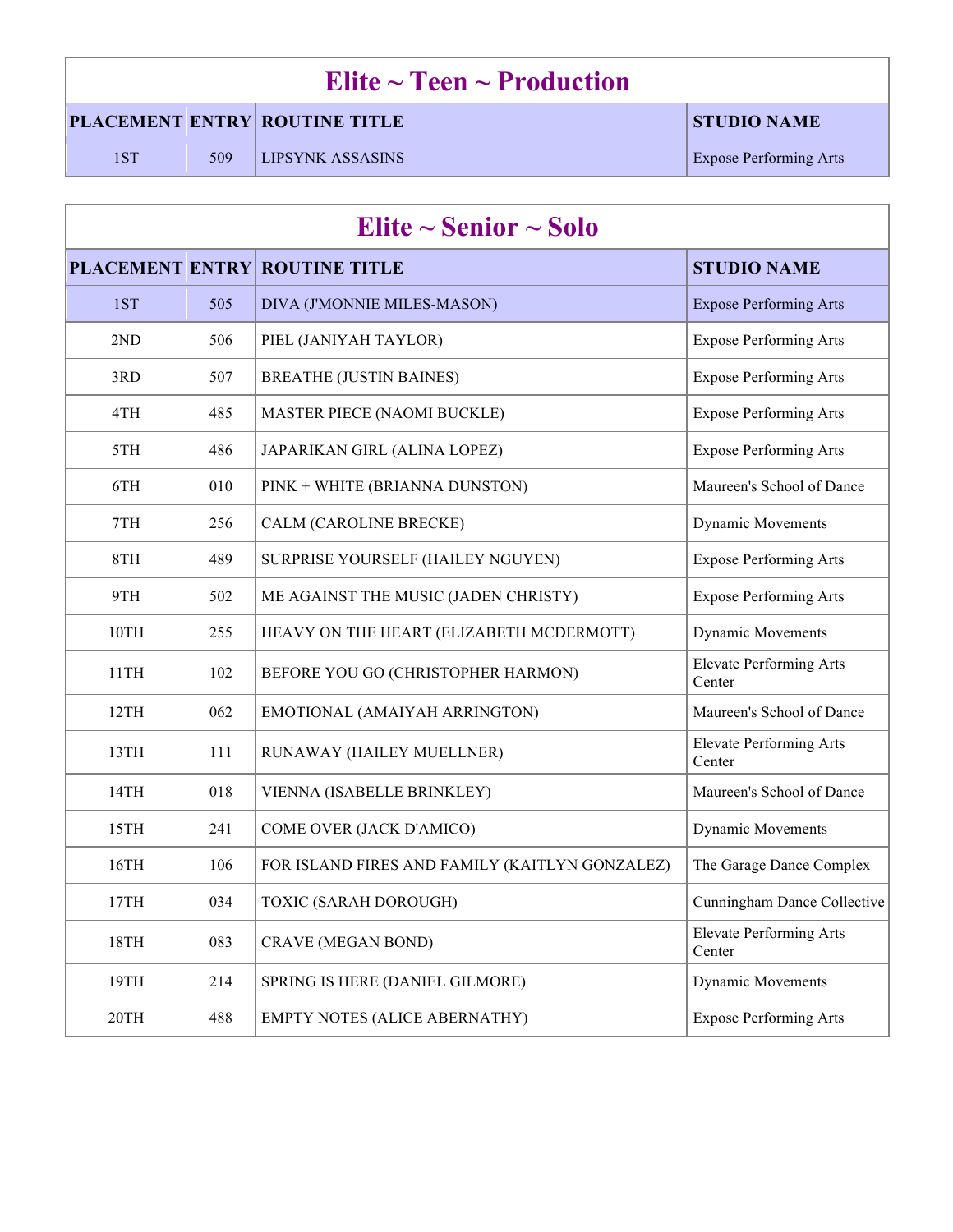| Elite $\sim$ Senior $\sim$ Duo/Trio |     |                                      |                                          |  |
|-------------------------------------|-----|--------------------------------------|------------------------------------------|--|
|                                     |     | <b>PLACEMENT ENTRY ROUTINE TITLE</b> | <b>STUDIO NAME</b>                       |  |
| 1ST                                 | 078 | DON'T GIVE UP ON ME                  | <b>Elevate Performing Arts</b><br>Center |  |
| 2ND                                 | 126 | <b>BONES</b>                         | The Garage Dance Complex                 |  |
| 3RD                                 | 189 | ALL FOR THE BEST                     | <b>Dynamic Movements</b>                 |  |
| 4TH                                 | 207 | <b>I WON'T</b>                       | <b>Dynamic Movements</b>                 |  |
| 5TH                                 | 051 | <b>OUTKASTS 2.0</b>                  | Kelli's Dance Explosion                  |  |

| Elite $\sim$ Senior $\sim$ Small Group |     |                                      |                                          |  |  |  |
|----------------------------------------|-----|--------------------------------------|------------------------------------------|--|--|--|
|                                        |     | <b>PLACEMENT ENTRY ROUTINE TITLE</b> | <b>STUDIO NAME</b>                       |  |  |  |
| 1ST                                    | 466 | <b>HOW LONG</b>                      | <b>Expose Performing Arts</b>            |  |  |  |
| 2ND                                    | 327 | <b>JAZZ MAN</b>                      | <b>Expose Performing Arts</b>            |  |  |  |
| 3RD                                    | 168 | DANCING IN THE STREET                | <b>Elevate Performing Arts</b><br>Center |  |  |  |
| 4TH                                    | 033 | <b>TRIBUTE</b>                       | Maureen's School of Dance                |  |  |  |
| 5TH                                    | 471 | <b>HURT ME MORE</b>                  | <b>Expose Performing Arts</b>            |  |  |  |
| 6TH                                    | 481 | <b>ROCK &amp; DARBUKA</b>            | <b>Expose Performing Arts</b>            |  |  |  |
| 7TH                                    | 326 | <b>TANGO FUGATA</b>                  | <b>Expose Performing Arts</b>            |  |  |  |
| 8TH                                    | 219 | <b>DIE ALONE</b>                     | Dynamic Movements                        |  |  |  |
| 9TH                                    | 047 | <b>BEFORE I LET GO</b>               | Maureen's School of Dance                |  |  |  |
| 10TH                                   | 164 | <b>WAKING UP SLOW</b>                | <b>Elevate Performing Arts</b><br>Center |  |  |  |
| 11TH                                   | 143 | <b>NOW THAT WE FOUND LOVE</b>        | <b>Elevate Performing Arts</b><br>Center |  |  |  |
| 12TH                                   | 180 | 85                                   | <b>Elevate Performing Arts</b><br>Center |  |  |  |
| 13TH                                   | 226 | PROUD MARY                           | Dynamic Movements                        |  |  |  |
| 14TH                                   | 041 | TO BUILD A HOME                      | Maureen's School of Dance                |  |  |  |
| 15TH                                   | 176 | <b>CHELSEA RODGERS</b>               | <b>Elevate Performing Arts</b><br>Center |  |  |  |
| 15TH                                   | 167 | <b>VIBEOLOGY</b>                     | The Garage Dance Complex                 |  |  |  |
| 16TH                                   | 177 | <b>HEAVEN</b>                        | The Garage Dance Complex                 |  |  |  |
| 17TH                                   | 014 | <b>COUNTRY TWANG</b>                 | Kelli's Dance Explosion                  |  |  |  |
| 18TH                                   | 182 | <b>MAMA MIA!</b>                     | The Garage Dance Complex                 |  |  |  |